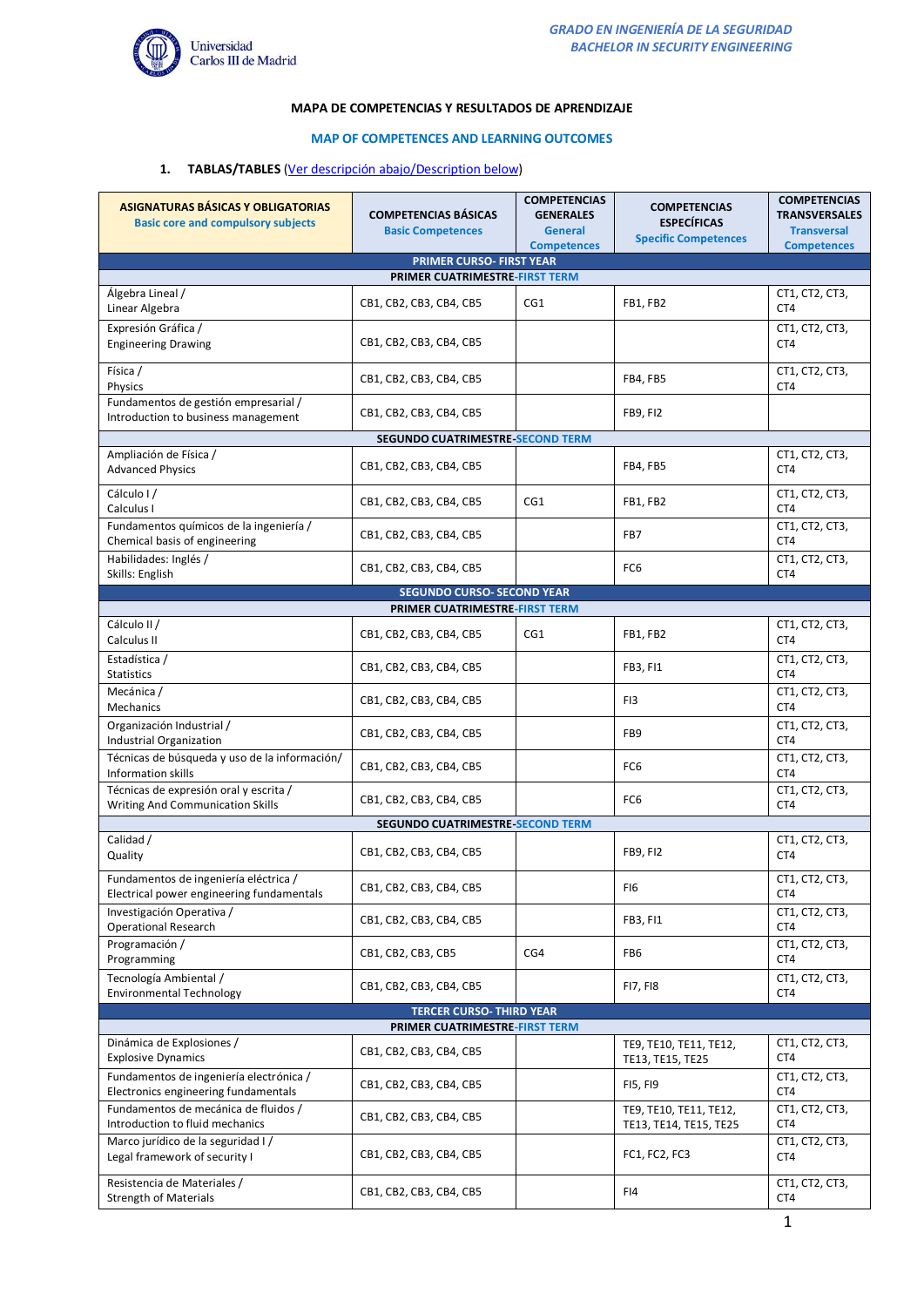

| Técnicas de ocultación de la información /<br>Techniques of information hiding                                                                                                 | CB1, CB2, CB3, CB4, CB5                 | TE16, TE17, TE18, TE19,<br>TE20, TE21, TE22, TE23,                | CT1, CT2, CT3,<br>CT4 |  |  |  |  |  |
|--------------------------------------------------------------------------------------------------------------------------------------------------------------------------------|-----------------------------------------|-------------------------------------------------------------------|-----------------------|--|--|--|--|--|
| <b>TE24</b><br>SEGUNDO CUATRIMESTRE SECOND TERM                                                                                                                                |                                         |                                                                   |                       |  |  |  |  |  |
| Ciencias Forenses I/<br><b>Forensic Science I</b>                                                                                                                              | CB1, CB2, CB3, CB4, CB5                 | FC1                                                               | CT1, CT2, CT3,<br>CT4 |  |  |  |  |  |
| Historia de la Guardia Civil, deontología<br>profesional y prevención de la desigualdad /<br>History of the Guardia Civil, professional ethics<br>and prevention of inequality | CB1, CB2, CB3, CB4, CB5                 | FC7                                                               | CT1, CT2, CT3,<br>CT4 |  |  |  |  |  |
| Protección ligera de sistemas móviles /<br>Light protection of mobile systems                                                                                                  | CB1, CB2, CB3, CB4, CB5                 | TE9, TE10, TE11, TE12,<br>TE13, TE14, TE15, TE25                  | CT1, CT2, CT3,<br>CT4 |  |  |  |  |  |
| Sistemas Sensores /<br><b>System Sensors</b>                                                                                                                                   | CB1, CB2, CB3, CB4, CB5                 | <b>TE1, TE26</b>                                                  | CT1, CT2, CT3,<br>CT4 |  |  |  |  |  |
| Tecnologías aplicadas a la investigación I/<br>Research Technologies I                                                                                                         | CB1, CB2, CB3, CB4, CB5                 | <b>TE1, TE26</b>                                                  | CT1, CT2, CT3,<br>CT4 |  |  |  |  |  |
| Vulnerabilidades, amenazas y protocolos de<br>seguridad informáticos /<br>Vulnerabilities, threats and computer security<br>protocols                                          | CB1, CB2, CB3, CB4, CB5                 | TE16, TE17, TE18, TE19                                            | CT1, CT2, CT3,<br>CT4 |  |  |  |  |  |
|                                                                                                                                                                                | <b>CUARTO CURSO-FOURTH YEAR</b>         |                                                                   |                       |  |  |  |  |  |
|                                                                                                                                                                                | PRIMER CUATRIMESTRE-FIRST TERM          |                                                                   |                       |  |  |  |  |  |
| Administración y gestión de la seguridad de la<br>información /<br>Information security management                                                                             | CB1, CB2, CB3, CB4, CB5                 | TE16, TE17, TE18, TE19,<br>TE20, TE21, TE22, TE23,<br><b>TE24</b> | CT1, CT2, CT3,<br>CT4 |  |  |  |  |  |
| Ciencias Forenses II /<br><b>Forensic Science II</b>                                                                                                                           | CB1, CB2, CB3, CB4, CB5                 | FC1                                                               | CT1, CT2, CT3,<br>CT4 |  |  |  |  |  |
| Dirección y Liderazgo /<br>Management and Leadership                                                                                                                           | CB1, CB2, CB3, CB4, CB5                 | FC4                                                               | CT1, CT2, CT3,<br>CT4 |  |  |  |  |  |
| Fundamentos de Economía /<br>Principles of Economy                                                                                                                             | CB1, CB2, CB3, CB4, CB5                 | FC5                                                               | CT1, CT2, CT3,<br>CT4 |  |  |  |  |  |
| Laboratorio de Electrónica /<br><b>Electronics Laboratory</b>                                                                                                                  | CB1, CB2, CB3, CB4, CB5                 | <b>TE1, TE26</b>                                                  | CT1, CT2, CT3,<br>CT4 |  |  |  |  |  |
| Marco jurídico de la seguridad II /<br>Legal framework of security II                                                                                                          | CB1, CB2, CB3, CB4, CB5                 | FC1, FC2, FC3                                                     | CT1, CT2, CT3,<br>CT4 |  |  |  |  |  |
| Sistemas y redes de comunicación para<br>seguridad y emergencias /<br>Communication systems and networks for<br>security and emergency                                         | CB1, CB2, CB3, CB4, CB5                 | TE2, TE3, TE4, TE5, TE6,<br><b>TE7, TE8</b>                       | CT1, CT2, CT3,<br>CT4 |  |  |  |  |  |
|                                                                                                                                                                                | <b>SEGUNDO CUATRIMESTRE-SECOND TERM</b> |                                                                   |                       |  |  |  |  |  |
| Gestión de la seguridad física /<br>Physical security management                                                                                                               | CB1, CB2, CB3, CB4, CB5                 | TE12, TE13, TE14, TE15                                            | CT1, CT2, CT3,<br>CT4 |  |  |  |  |  |
| Seguridad de infraestructuras frente a impacto<br>e intrusión /<br>Infrastructure Security against impact and<br>intrusion                                                     | CB1, CB2, CB3, CB4, CB5                 | TE9, TE10, TE11, TE12,<br>TE13, TE14, TE15, TE25                  | CT1, CT2, CT3,<br>CT4 |  |  |  |  |  |
| Tecnologías aplicadas a la investigación II /<br>Research Technologies II                                                                                                      | CB1, CB2, CB3, CB4, CB5                 | TE16, TE17, TE18, TE19,<br>TE20, TE21, TE22, TE23,<br><b>TE24</b> | CT1, CT2, CT3,<br>CT4 |  |  |  |  |  |
| Tratamiento de la información-policía<br>científica /<br>Information processing. Scientific police                                                                             | CB1, CB2, CB3, CB4, CB5                 | TE2, TE3, TE4, TE5, TE6,<br><b>TE7, TE8</b>                       | CT1, CT2, CT3,<br>CT4 |  |  |  |  |  |
| Trabajo fin de Grado /                                                                                                                                                         | CB1, CB2, CB3, CB4, CB5                 | TFG1, TFG2, TFG3, TFG4,<br>TFG5, TFG6, TFG7, TFG8                 | CT1, CT2, CT3,<br>CT4 |  |  |  |  |  |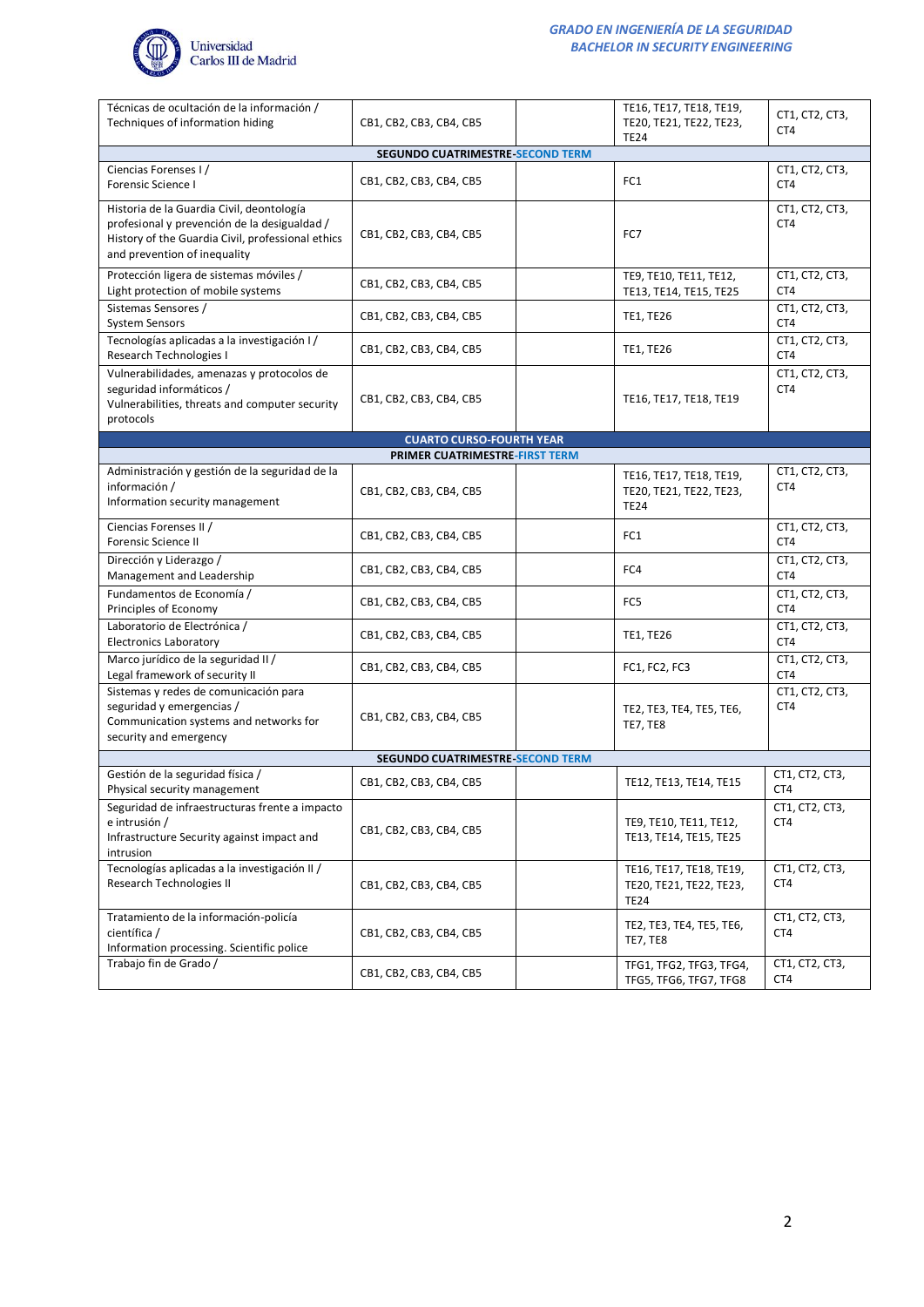

| <b>ASIGNATURAS OPTATIVAS</b><br><b>Elective subjects</b>                                                                                                           | <b>COMPETENCIAS BÁSICAS</b><br><b>Basic Competences</b> | <b>COMPETENCIAS</b><br><b>ESPECÍFICAS</b><br><b>Specific Competences</b> | <b>COMPETENCIAS</b><br><b>TRANSVERSALE</b><br><b>Transversal</b><br><b>Competences</b> |
|--------------------------------------------------------------------------------------------------------------------------------------------------------------------|---------------------------------------------------------|--------------------------------------------------------------------------|----------------------------------------------------------------------------------------|
| Derecho Administrativo I/<br>Administrative Law I                                                                                                                  | CB1, CB2, CB3, CB4, CB5                                 | <b>FC1, FC2, FC3</b>                                                     | CT1, CT2, CT3,<br>CT4                                                                  |
| Derecho Administrativo II: Seguridad Pública /<br>Administrative Law II: Public Safety                                                                             | CB1, CB2, CB3, CB4, CB5                                 | <b>FC1, FC2, FC3</b>                                                     | CT1, CT2, CT3,<br>CT4                                                                  |
| Informática Forense /<br><b>Computer Forensics</b>                                                                                                                 | CB1, CB2, CB3, CB4, CB5                                 | TE16, TE17, TE18, TE19,<br>TE20, TE21, TE22, TE23, TE24                  | CT1, CT2, CT3,<br>CT4                                                                  |
| Tecnologías aplicadas a la investigación III:<br>sistemas de información geográfica /<br>Technologies applied to research III: geographical<br>information systems | CB1, CB2, CB3, CB4, CB5                                 | TE16, TE17, TE18, TE19,<br>TE20, TE21, TE22, TE23, TE24                  | CT1, CT2, CT3,<br>CT <sub>4</sub>                                                      |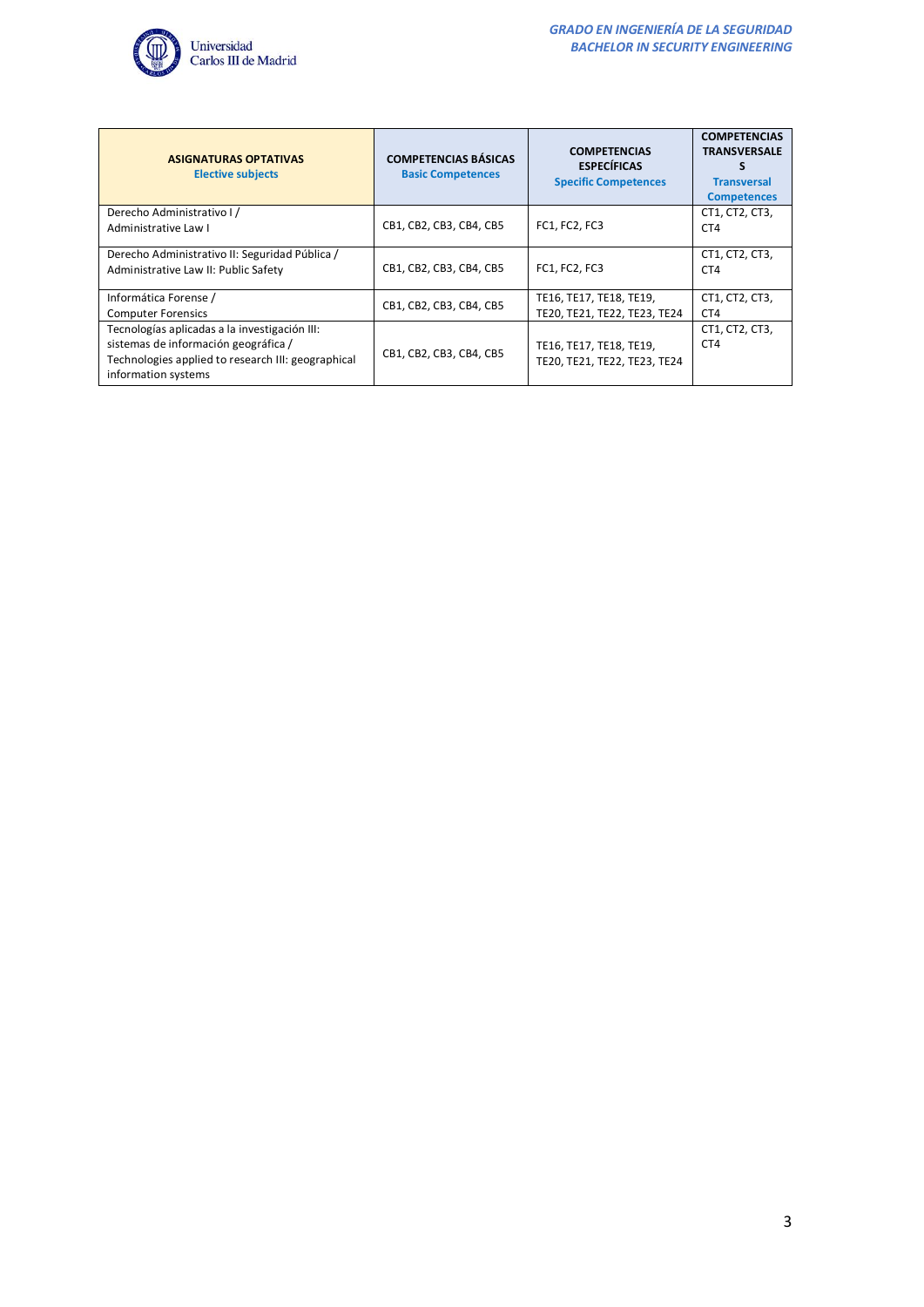

### **2. DESCRIPCIÓN DE RESULTADOS DE APRENDIZAJE Y COMPETENCIAS/DESCRIPTION OF LEARNING OUTCOMES AND COMPETENCES**

# o **COMPETENCIAS BÁSICAS/BASIC COMPETENCES:**

- CB1: Que los estudiantes hayan demostrado poseer y comprender conocimientos en un área de estudio que parte de la base de la educación secundaria general, y se suele encontrar a un nivel que, si bien se apoya en libros de texto avanzados, incluye también algunos aspectos que implican conocimientos procedentes de la vanguardia de su campo de estudio/Students have demonstrated possession and understanding of knowledge in an area of study that builds on the foundation of general secondary education, and is usually at a level that, while relying on advanced textbooks, also includes some aspects that involve knowledge from the cutting edge of their field of study
- CB2: Que los estudiantes sepan aplicar sus conocimientos a su trabajo o vocación de una forma profesional y posean las competencias que suelen demostrarse por medio de la elaboración y defensa de argumentos y la resolución de problemas dentro de su área de estudio/Students are able to apply their knowledge to their work or vocation in a professional manner and possess the competences usually demonstrated through the development and defence of arguments and problem solving within their field of study.
- CB3: Que los estudiantes tengan la capacidad de reunir e interpretar datos relevantes (normalmente dentro de su área de estudio) para emitir juicios que incluyan una reflexión sobre temas relevantes de índole social, científica o ética/Students have the ability to gather and interpret relevant data (usually within their field of study) in order to make judgements which include reflection on relevant social, scientific or ethical issues.
- CB4: Que los estudiantes puedan transmitir información, ideas, problemas y soluciones a un público tanto especializado como no especializado/Students should be able to communicate information, ideas, problems and solutions to both specialist and non-specialist audiences.
- CB5: Que los estudiantes hayan desarrollado aquellas habilidades de aprendizaje necesarias para emprender estudios posteriores con un alto grado de autonomía/Students will have developed the learning skills necessary to undertake further study with a high degree of autonomy.

### o **COMPETENCIAS GENERALES/GENERAL COMPETENCES:**

- CG1: Conocimientos y habilidades adecuados para analizar y sintetizar problemas relacionados con la ingeniería, resolverlos y comunicarlos de forma eficiente./Adequate knowledge and skills to analyse and synthesise engineering-related problems, solve them and communicate them efficiently.
- CG2: Capacidad de utilización de herramientas computacionales y experimentales para el análisis y cuantificación de problemas de ingeniería./Ability to use computational and experimental tools for the analysis and quantification of engineering problems.
- CG3: Redactar, representar e interpretar documentación técnica./Writing, representing and interpreting technical documentation.
- CG4: Capacidad de diseño, análisis, cálculo, construcción, ensayo, verificación, diagnóstico y mantenimiento de dispositivos y sistemas./Ability to design, analyse, calculate, construct, test, verify, diagnose and maintain devices and systems.
- CG5: Dirección y organización de proyectos de ingeniería./Management and organisation of engineering projects.
- CG6: Proyecto, implantación e inspección de seguridad y calidad./Project, implementation and inspection of safety and quality.
- CG7: Evaluación, control y reducción del impacto ambiental de las instalaciones y proyectos./Evaluation, control and reduction of the environmental impact of installations and projects.
- CG8: Conocimiento de las normas, reglamentos y legislación vigentes y capacidad de aplicación a proyectos de ingeniería./Knowledge of current standards, regulations and legislation and ability to apply them to engineering projects.
- CG9: Desarrollo de la creatividad, liderazgo, iniciativa y espíritu emprendedor./Development of creativity, leadership, initiative and entrepreneurial spirit.
- CG10: Capacidad de diseño, análisis, cálculo, construcción, ensayo, verificación, diagnóstico y mantenimiento de dispositivos y sistemas relacionados con la seguridad de instalaciones y personal y la prevención de amenazas./Ability to design, analyse, calculate, construct, test,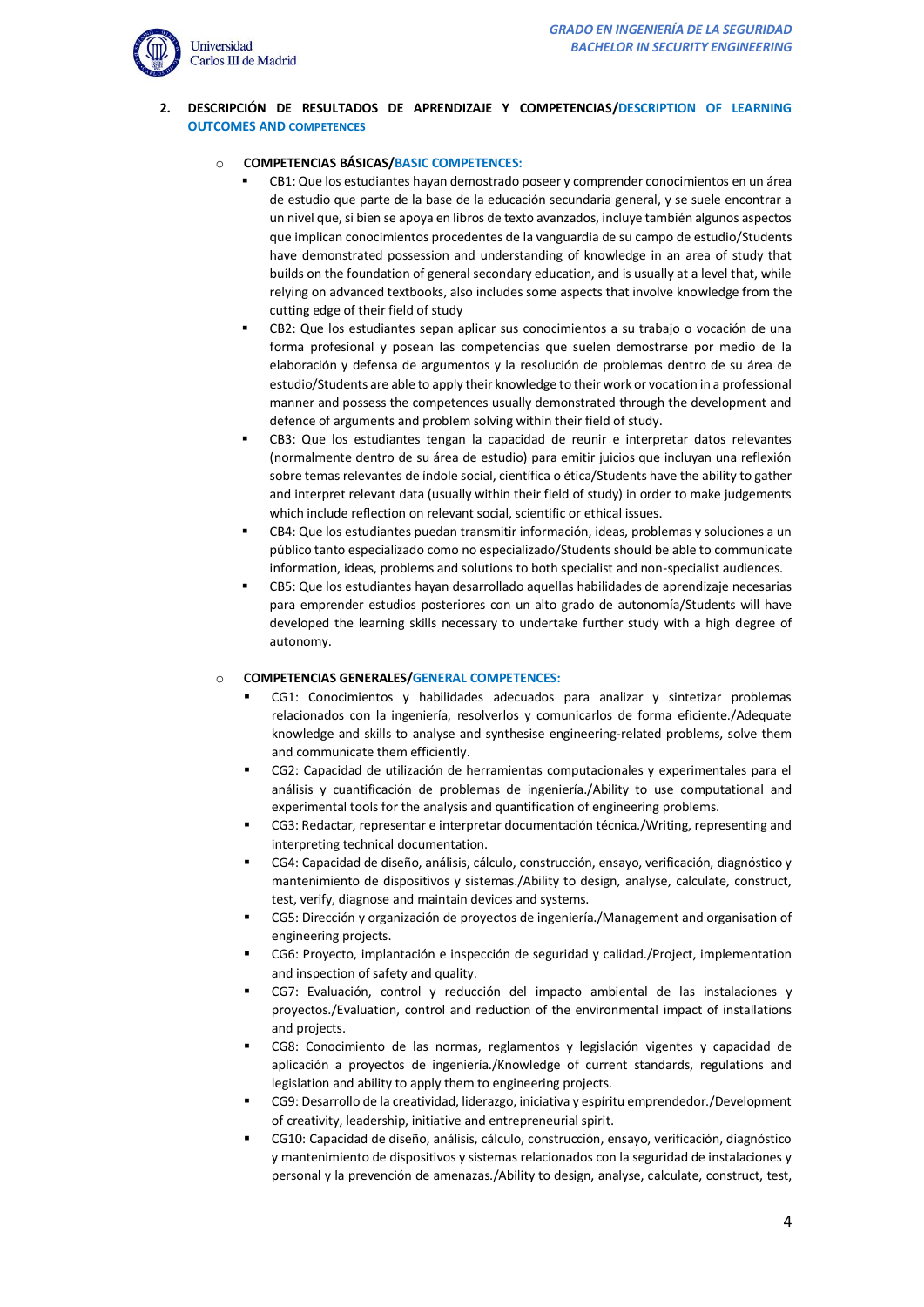verify, diagnose and maintain devices and systems related to the security of installations and personnel and the prevention of threats.

- CG11: Capacidad para diseñar y fabricar dispositivos de protección frente a amenazas de seguridad./Ability to design and manufacture devices to protect against security threats.
- CG12: Dirección y organización de planes de seguridad./Management and organisation of security plans.
- CG13: Capacidad de integrar sistemas de protección frente a diversas amenazas./Ability to integrate protection systems against various threats.
- CG14: Capacidad para el análisis y la resolución de problemas relacionados con la seguridad en entornos nuevos o desconocidos, dentro de contextos amplios y complejos./Ability to analyse and solve security-related problems in new or unfamiliar environments, within broad and complex contexts.
- CG15: Competencia para planificar y proyectar los procedimientos, infraestructuras y sistemas que soportan la actividad asociada a la ingeniería de la seguridad./Competence to plan and project the procedures, infrastructures and systems that support the activity associated with security engineering.
- CG16: Conocimiento del marco legislativo aplicable en materia de seguridad./Knowledge of the applicable legislative framework in the field of security.

# o **COMPETENCIAS ESPECÍFICAS/SPECIFIC COMPETENCES:**

- FB1: Capacidades para formular, resolver e interpretar matemáticamente problemas propios de la ingeniería./Ability to formulate, solve and interpret engineering problems mathematically.
- FB2: Aptitud para aplicar los conocimientos sobre: álgebra lineal y cálculo diferencial e integral./Ability to apply knowledge of: linear algebra and differential and integral calculus.
- FB3: Ser capaz de aplicar herramientas estadísticas al análisis de datos relacionados con delitos, fenómenos sociales y a la planificación de operaciones./Being able to apply statistical tools to the analysis of data related to crime, social phenomena and operational planning.
- FB4: Comprender y dominar los conceptos básicos sobre las leyes generales de la mecánica, termodinámica, campos y ondas y electromagnetismo y su aplicación para la resolución de problemas propios de la ingeniería./Understand and master the basic concepts of the general laws of mechanics, thermodynamics, fields and waves and electromagnetism and their application to the resolution of engineering problems.
- FB5: Desarrollar técnicas y estrategias de razonamiento para el análisis y la resolución de problemas./Develop reasoning techniques and strategies for the analysis and resolution of problems.
- FB6: Ser capaz de usar y programar los ordenadores, sistemas operativos, bases de datos y programas informáticos con aplicación en ingeniería./Being able to use and programme computers, operating systems, databases and computer programs with applications in engineering.
- FB7: Capacidad para comprender y aplicar los principios de conocimientos básicos de la química general, química orgánica e inorgánica y sus aplicaciones en la ingeniería./Ability to understand and apply the principles of basic knowledge of general chemistry, organic and inorganic chemistry and their applications in engineering.
- FB8: Capacidad de visión espacial y conocimiento de las técnicas de representación gráfica, tanto por métodos tradicionales de geometría métrica y geometría descriptiva, como mediante las aplicaciones de diseño asistido por ordenador./Capacity for spatial vision and knowledge of graphic representation techniques, both by traditional methods of metric geometry and descriptive geometry, and by means of computer-aided design applications.
- FB9: Conocer y comprender el concepto de empresa, marco institucional, jurídico y medioambiental de la empresa./ Knowing and understanding the concept of the company, institutional, legal and environmental framework of the company.
- FC1: Aplicar correctamente los métodos, procedimientos y técnicas de investigación a la resolución delitos y esclarecimiento de sucesos./Correctly apply the methods, procedures and techniques of investigation to solve crimes and clarify events.
- FC2: Obtener los conocimientos básicos sobre los fundamentos del derecho español, con especial atención a las teorías existentes sobre el concepto del derecho./Obtain basic knowledge of the fundamentals of Spanish law, with special attention to existing theories on the concept of law.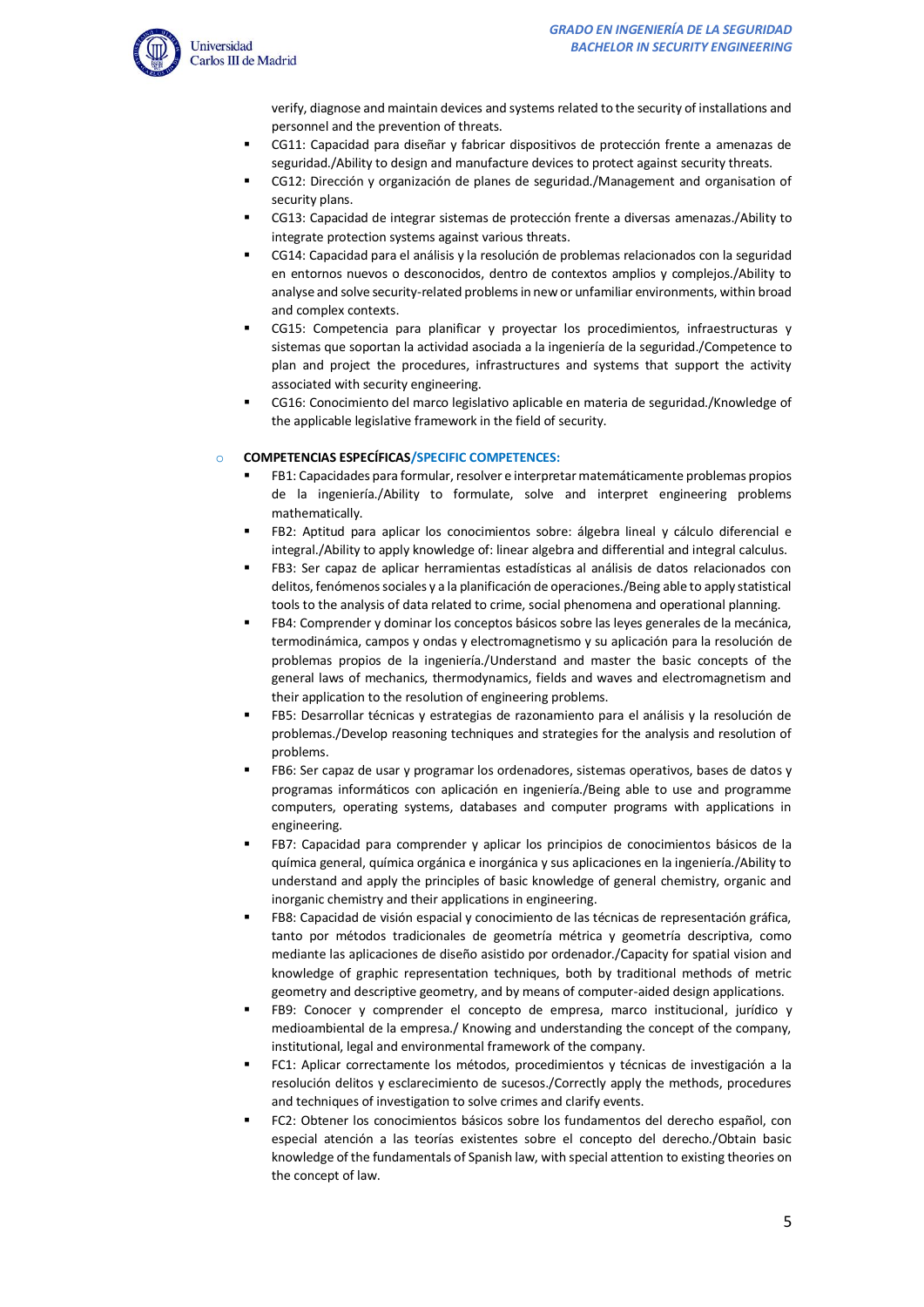

- FC3: Conocer la organización y funcionamiento de las administraciones públicas./Knowing the organisation and functioning of public administrations.
- FC4: Desarrollar habilidades de liderazgo que le permitan al futuro oficial el mando de equipos humanos en situaciones críticas./Developing leadership skills that will allow the future official to command teams in critical situations.
- FC5: Capacidad de gestión de recursos económicos en el ámbito de la administración pública/Ability to manage economic resources in the field of public administration.
- FC6: Ser capaz de comunicarse verbalmente y por escrito en idioma inglés en un entorno de gestión de la seguridad internacional y usar recursos de información en dicho idioma./Being able to communicate verbally and in writing in English in an international security management environment and to use information resources in English.
- FC7: Adquirir una formación humanística en el marco de las funciones profesionales que va a desarrollar el futuro oficial de la Guardia Civil./Acquire humanistic training in the framework of the professional functions that the future officer of the Guardia Civil will carry out.
- FI1: Ser capaz de obtener conclusiones válidas a partir de datos estadísticos con incertidumbre obtenidos por experimentación o muestreo./Being able to draw valid conclusions from statistical data with uncertainty obtained by experimentation or sampling.
- FI2: Entender el papel de la ingeniería y del ingeniero en la gestión empresarial./Understand the role of engineering and the engineer in business management.
- FI3: Comprender y dominar los conceptos básicos de Mecánica, y su aplicación para la resolución de problemas propios de la ingeniería./Understand and master the basic concepts of Mechanics, and their application to the resolution of engineering problems.
- FI4: Comprender conceptos fundamentales relacionados con los principios de la Mecánica de Sólidos y su aplicación al análisis de sólidos deformables. Ser capaz de plantear las ecuaciones generales de la Elasticidad y de la Plasticidad, con condiciones de contorno apropiadas y conocer el alcance de las hipótesis consideradas./Understand fundamental concepts related to the principles of Solid Mechanics and their application to the analysis of deformable solids. Being able to formulate the general equations of Elasticity and Plasticity, with appropriate boundary conditions and knowing the scope of the hypotheses considered.
- FI5: Capacidad de diseñar, analizar, seleccionar, optimizar, sintetizar, instalar y mantener sistemas electrónicos analógicos y digitales/Ability to design, analyse, select, optimise, synthesise, install and maintain analogue and digital electronic systems.
- FI6: Capacidad de resolver problemas de ingeniería eléctrica e instalaciones./Ability to solve electrical engineering and installation problems.
- FI7: Capacidad de aplicación de tecnologías medioambientales y sostenibilidad./Ability to apply environmental technologies and sustainability.
- FI8: Capacidad de analizar la sostenibilidad de los sistemas y seleccionar las Mejores Técnicas Disponibles desde el punto de vista del medio ambiente./Ability to analyse the sustainability of systems and select the Best Available Techniques from an environmental point of view.
- FI9: Comprender conceptos fundamentales relacionados con los principios de la Electrónica y su aplicación al ámbito de la Ingeniería./Understanding fundamental concepts related to the principles of Electronics and their application to the field of Engineering.
- TE1: Ser capaz de especificar, diseñar y evaluar sistemas de instrumentación electrónica y optoelectrónica para aplicaciones de Seguridad./Be able to specify, design and evaluate electronic and optoelectronic instrumentation systems for security applications.
- TE2: Capacidad de analizar y especificar los parámetros fundamentales de un sistema de comunicaciones./Ability to analyse and specify the fundamental parameters of a communications system.
- TE3: Capacidad para evaluar las ventajas e inconvenientes de diferentes alternativas tecnológicas de despliegue o implementación de sistemas de comunicaciones en el ámbito de la seguridad, desde el punto de vista del espacio de la señal, las perturbaciones y el ruido y los sistemas de modulación analógica y digital./Ability to evaluate the advantages and disadvantages of different technological alternatives for the deployment or implementation of communications systems in the field of security, from the point of view of signal space, disturbances and noise and analogue and digital modulation systems.
- TE4: Capacidad para comprender la concepción, despliegue, organización y gestión de sistemas, redes e infraestructuras de telecomunicación en el contexto de la seguridad, responsabilizándose de su mejora continua./Ability to understand the design, deployment,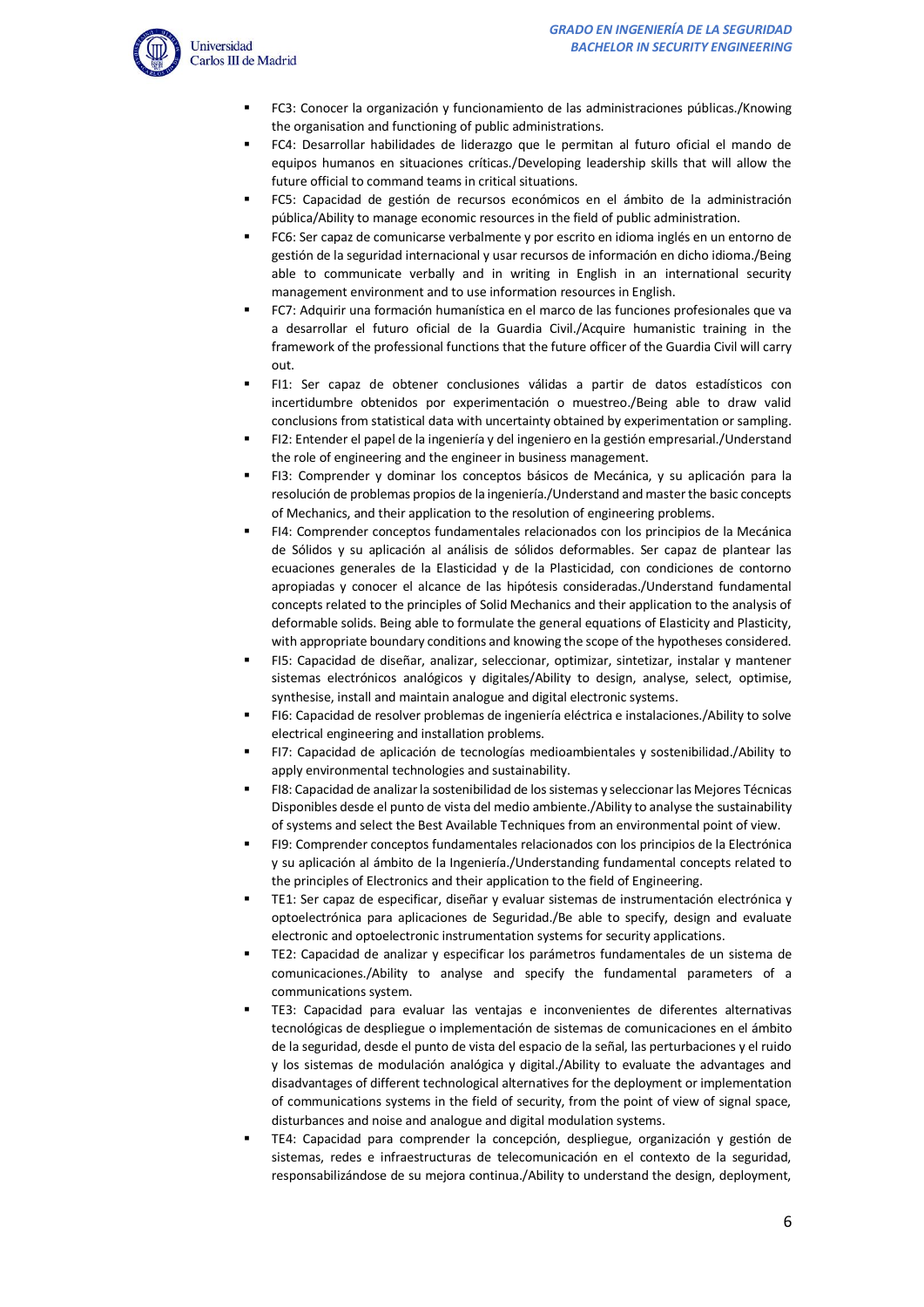

organisation and management of telecommunication systems, networks and infrastructures in the context of security, taking responsibility for their continuous improvement.

- TE5: Capacidad para comprender la concepción, despliegue, organización y gestión de sistemas de información y de comunicaciones para seguridad física de áreas, recintos y medioambiental./Ability to understand the conception, deployment, organisation and management of information and communications systems for the physical security of areas, enclosures and the environment.
- TE6: Capacidad para analizar, codificar, procesar y transmitir información multimedia empleando técnicas de procesado analógico y digital de señal./Ability to analyse, encode, process and transmit multimedia information using analogue and digital signal processing techniques.
- TE7: Capacidad para comprender la especificación, realización y mantenimiento de sistemas, equipos, cabeceras e instalaciones de televisión, audio y vídeo, en sistemas de seguridad./Ability to understand the specification, implementation and maintenance of television, audio and video systems, equipment, headends and installations in security systems.
- TE8: Capacidad para extraer y fusionar información a partir de señales audiovisuales y de otra naturaleza./Ability to extract and fuse information from audiovisual and other signals.
- TE9: Diseñar sistemas de protección de sistemas móviles e infraestructuras sometidos a impacto localizado y carga explosiva./Design protection systems for mobile systems and infrastructures subject to localised impact and explosive charge.
- TE10: Planificar e interpretar ensayos de validación de sistemas de protección./Plan and interpret validation tests of protection systems.
- TE11: Diseñar sistemas para garantizar la seguridad de infraestructuras frente intrusión./Design systems to guarantee the security of infrastructures against intrusion.
- TE12: Planificar instalaciones de seguridad en infraestructuras, existentes o de nueva construcción./Plan security installations in existing or newly constructed infrastructures.
- TE13: Identificar amenazas potenciales y vulnerabilidades de las infraestructuras./Identify potential threats and vulnerabilities of infrastructures.
- TE14: Definir planes de seguridad, que permitan aprovechar las tecnologías implementadas en la infraestructura./Define security plans that make it possible to take advantage of the technologies implemented in the infrastructure.
- TE15: Diseñar infraestructuras orientadas a la integración de sistemas para su protección física, aunando las tecnologías de diseño arquitectónico y protección estructural con las tecnologías electrónicas y de comunicación./Design infrastructures oriented towards the integration of systems for their physical protection, combining architectural design and structural protection technologies with electronic and communication technologies.
- TE16: Identificar los objetivos de seguridad y las vulnerabilidades, amenazas y riesgos de un sistema de información dado en un entorno operacional definido. Analizar las posibles medidas de seguridad a emplear en el mismo./Identify the security objectives and the vulnerabilities, threats and risks of a given information system in a defined operational environment. Analyse the possible security measures to be employed in the same.
- TE17: Evaluar los servicios de seguridad a implementar en un sistema dado y diseñar y aplicar los mecanismos y protocolos consiguientes./ Evaluate the security services to be implemented in a given system and design and apply the consequent mechanisms and protocols.
- TE18: Evaluar para un sistema dado las herramientas existentes de cifrado y esteganográficas para protegerlo./Evaluate for a given system the existing encryption and steganographic tools to protect it.
- TE19: Usar los sistemas de firma y certificación en un entorno concreto. Evaluar y aplicar los mecanismos de autenticación pertinentes para acceder a un sistema específico./Use signature and certification systems in a given environment. Evaluate and apply relevant authentication mechanisms to access a specific system.
- TE20: Diseñar un plan de seguridad, desarrollando las distintas partes del mismo, evaluando su cumplimiento a lo largo del tiempo y corrigiendo sus desviaciones. Analizar y gestionar los riesgos de una instalación determinada./Design a security plan, developing the different parts of it, assessing compliance over time and correcting deviations. Analysing and managing the risks of a given installation.
- TE21: Elaborar un plan de recuperación integral de una instalación real. Realizar una auditoría de cumplimiento de los ficheros y sistemas conteniendo datos de carácter